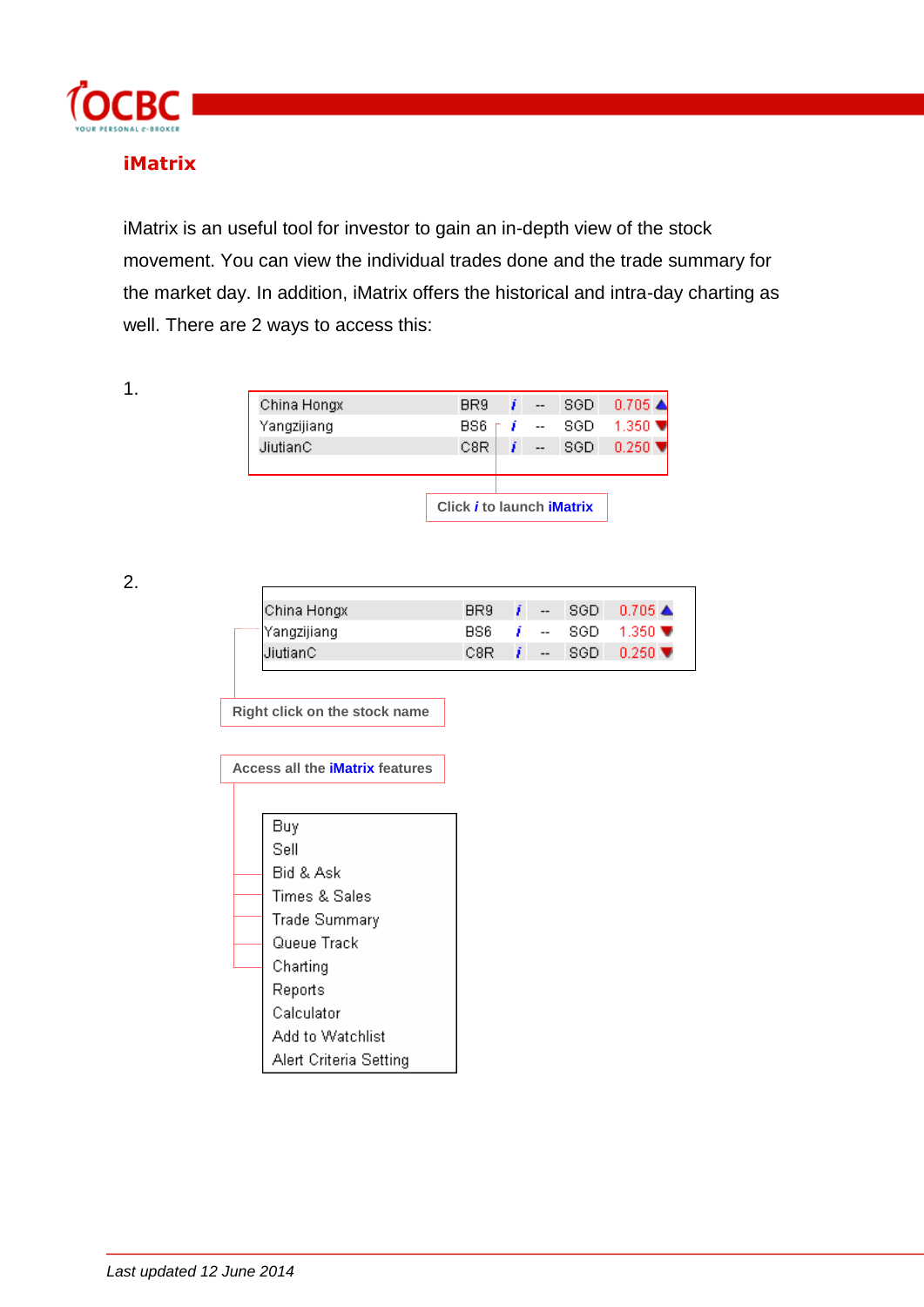

#### *iMatrix features*

## **Bid & Ask\***

View the "live" buy and sell queue of the counter

*\* Subject to Terms & Conditions*

| 039 (OCBC Bk)<br>Day Hi<br>7.160<br>7.070<br>Day Lo | 7.110<br>Last<br>SChng<br>$-0.030$ | 5,090,000<br>Vol     |                |                |                  |
|-----------------------------------------------------|------------------------------------|----------------------|----------------|----------------|------------------|
| <b>Bid &amp; Ask</b>                                | <b>Time &amp; Sales</b>            | <b>Trade Summary</b> |                | Queue Track    | Charting         |
| Bid                                                 | <b>Bid Vol</b>                     |                      | Ask            | <b>Ask Vol</b> |                  |
| 7.100<br>7.090                                      |                                    | 12,000<br>128,000    | 7.110<br>7.120 |                | 62,000<br>58,000 |
| 7.080                                               |                                    | 121,000              | 7.130          |                | 60,000           |
| 7.070                                               |                                    | 110,000              | 7.140          |                | 29,000           |

**Bid** – Buy price

**Bid Vol** – Total volume for Buy price

**Ask** – Sell price

**Ask Vol** – Total volume for Sell price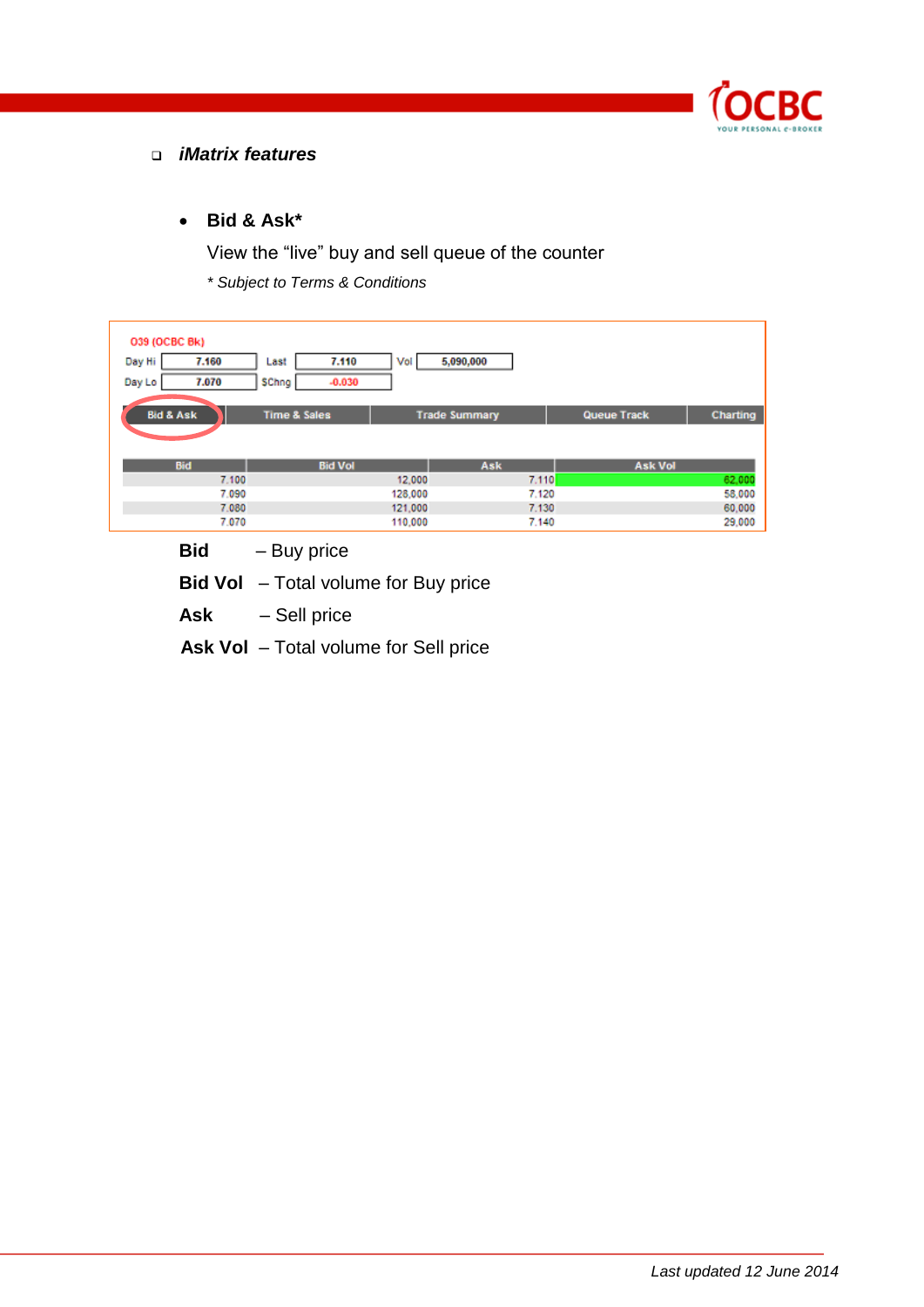

## **Time & Sales**

This feature captures each trade done for the counter. You can retrieve the historical information up to 6 calendar days.

| 039 (OCBC Bk)        |                         |                      |                                                                    |          |
|----------------------|-------------------------|----------------------|--------------------------------------------------------------------|----------|
| Day Hi<br>7.160      | 7.110<br>Last           | 5,088,000<br>Vol     |                                                                    |          |
| 7.070<br>Day Lo      | SChng<br>$-0.030$       |                      |                                                                    |          |
| <b>Bid &amp; Ask</b> | <b>Time &amp; Sales</b> | <b>Trade Summary</b> | Queue Track                                                        | Charting |
|                      |                         |                      | 2008-02-12                                                         | ×.       |
|                      |                         |                      | Last Retrieved on Tue, Feb 12 2008 at 03:55 PM from IOCBC servers. |          |
| <b>Time</b>          | Price                   | <b>Trade Size</b>    | <b>Bid-Ask</b>                                                     |          |
| 15:53:00             | 7.110                   | 1,000                | Sold To Buyer                                                      |          |
| 15:53:00             | 7.110                   | 27,000               | <b>Bought From Seller</b>                                          |          |
| 15:53:00             | 7.110                   | 73,000               | Sold To Buyer                                                      |          |
| 15:52:00             | 7.100                   | 24,000               | <b>Bought From Seller</b>                                          |          |
| 15:52:00             | 7.110                   | 2,000                | Sold To Buyer                                                      |          |
| 15:50:00             | 7.100                   | 60,000               | <b>Bought From Seller</b>                                          |          |

- **Time**  The time which the trade is done
- **Price**  The price which the trade is done
- **Trade Size** The total volume of trade done
- **Bid-Ask**  Narration of the sales closed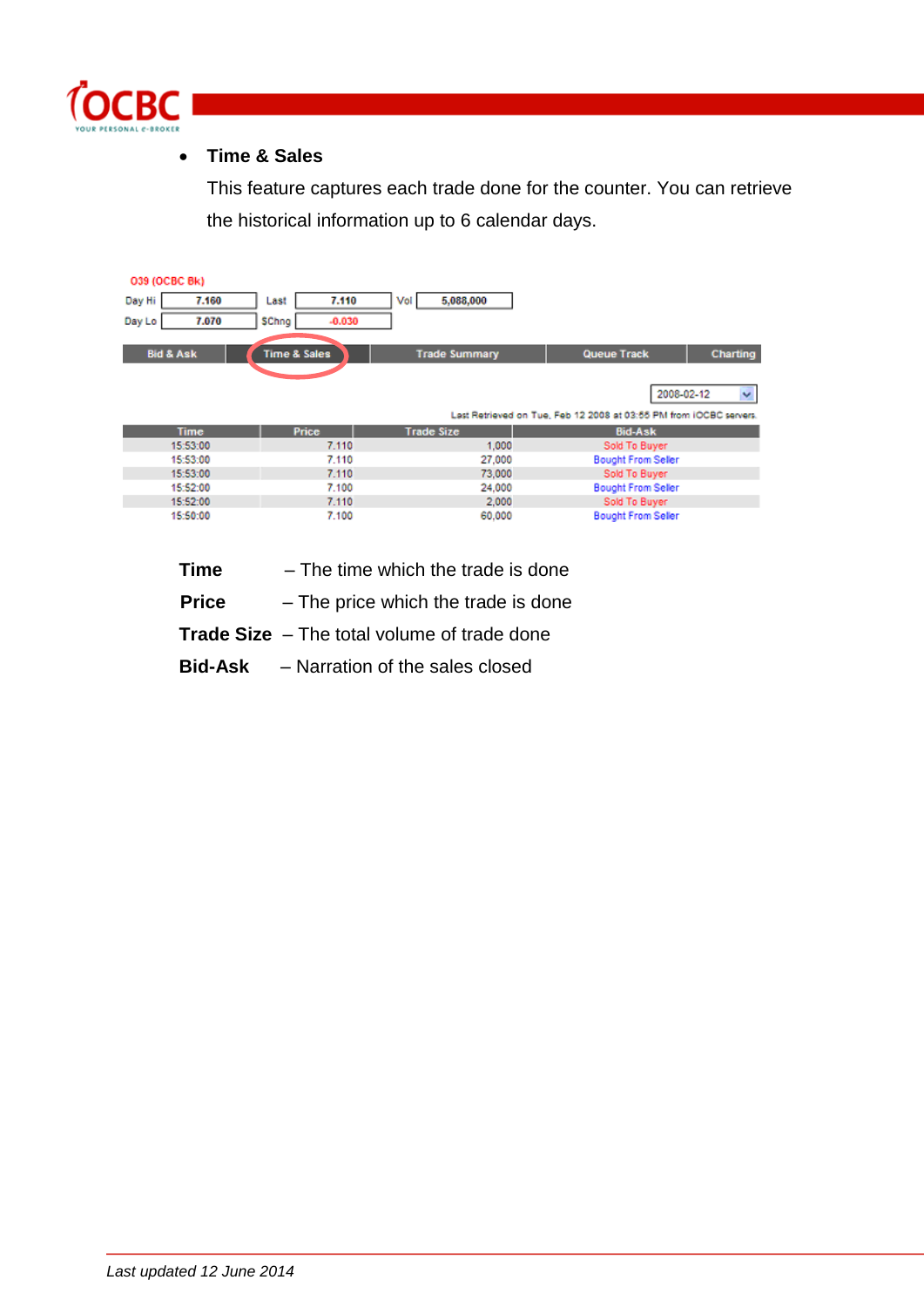

## **Trade Summary**

This feature summarizes the Time & Sales in terms of price, trade and volume. You can retrieve the historical information up to 6 calendar days.

| <b>Bid &amp; Ask</b>       |               | <b>Time &amp; Sales</b> | <b>Trade Summary</b>      |            | Queue Track<br>Charting                                            |
|----------------------------|---------------|-------------------------|---------------------------|------------|--------------------------------------------------------------------|
|                            |               |                         |                           |            |                                                                    |
|                            |               |                         |                           |            | 2008-02-12<br>×.                                                   |
|                            |               |                         |                           |            | Last Retrieved on Tue, Feb 12 2008 at 03:55 PM from IOCBC servers. |
| Price                      | <b>Trades</b> | <b>Volume</b>           | <b>Sold to Buyer</b>      | <b>Mid</b> | <b>Bought from Seller</b>                                          |
| 7.070                      | з             | 19,000                  | 19,000                    | ٥          | 0                                                                  |
| 7.080                      | 28            | 273,000                 | 172,000                   |            | 101,000                                                            |
| 7.083                      | 1             | 100,000                 | 0                         | 100,000    | 0                                                                  |
| 7.090                      | 187           | 1,312,000               | 730,000                   | O          | 582.000                                                            |
| 7.100                      | 87            | 866,000                 | 405,000                   | Ō          | 461,000                                                            |
| 7.103                      | 1             | 30,000                  | ٥                         | 30,000     | n                                                                  |
| 7.110                      | 98            | 846,000                 | 354,000                   | 67,000     | 425.000                                                            |
| 7.120                      | 138           | 694,000                 | 258,000                   |            | 436.000                                                            |
| 7.130                      | 98            | 533,000                 | 223,000                   | Ō          | 310,000                                                            |
| 7.140                      | 48            | 242,000                 | 77,000                    | ñ          | 165,000                                                            |
| 7.150                      | 7             | 150,000                 | 11,000                    | 108,000    | 31,000                                                             |
| 7.160                      | 4             | 23,000                  | 1.000                     |            | 22,000                                                             |
| <b>TOTAL</b>               | 700           | 5,088,000               | 2,250,000                 | 305,000    | 2,533,000                                                          |
| Weighted Avg Price: 7.1071 |               |                         | Avg Trade Size: 7,268.571 |            | Spread/Price Ratio: 1.0000                                         |

Weighted Avg Price: 7.1071

- **Price** The price which the trade is done
- **Trades**  Number of trades done
- **Volume** Total volume done
- **Sold to Buyer** Total Sell volume
- **Bought from Seller** Total Buy volume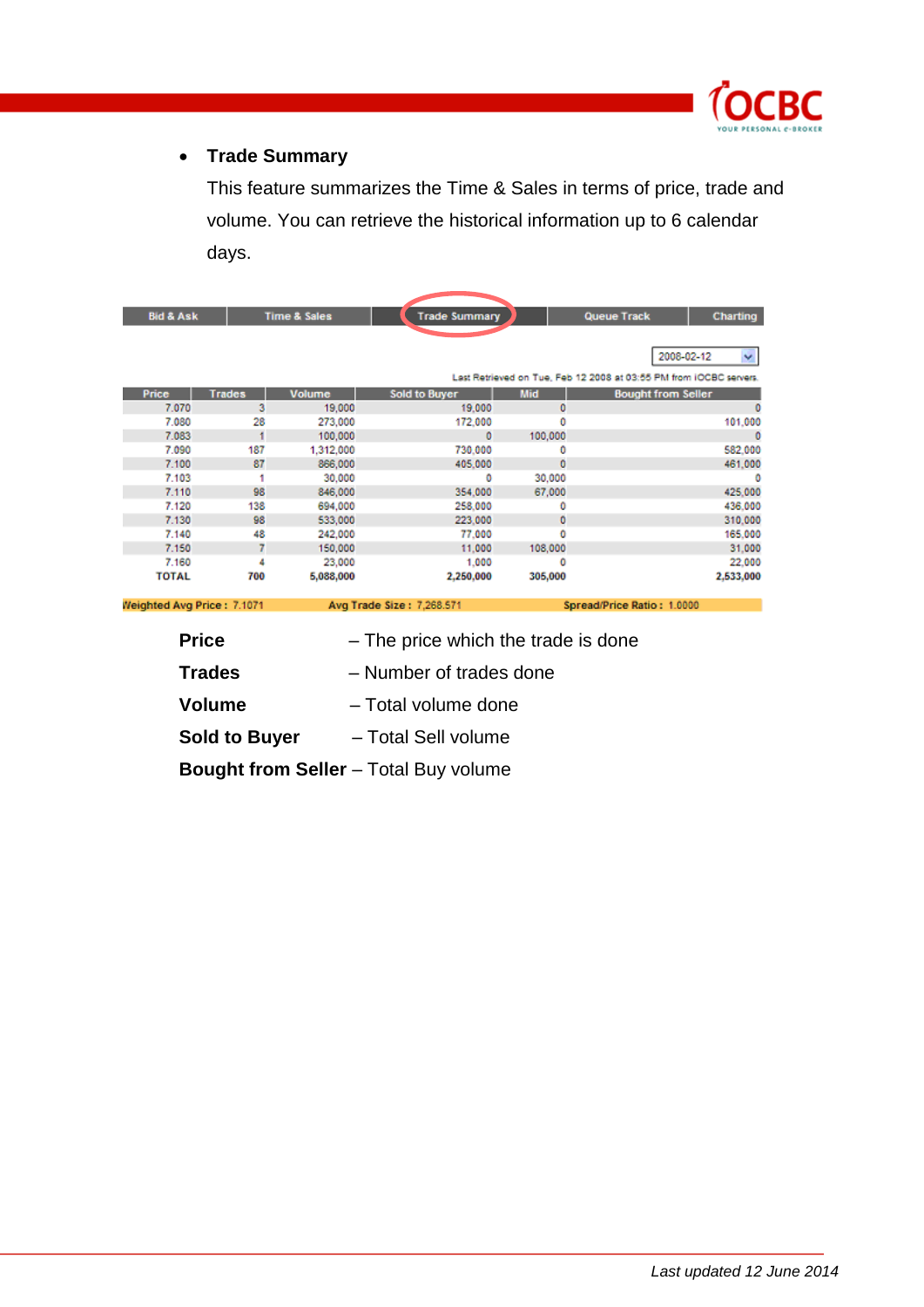

### **Queue Track\***

View queue sequence of the share with this powerful feature.

*\* Subject to Terms & Conditions*

| 039 (OCBC Bk)            |                            |                          |                      |               |           |                                |
|--------------------------|----------------------------|--------------------------|----------------------|---------------|-----------|--------------------------------|
| Day Hi                   | 7.110<br>7.160<br>Last     | Vol                      | 5,090,000            |               |           |                                |
| Day Lo                   | 7.070<br>SChng<br>$-0.030$ |                          |                      |               |           |                                |
|                          |                            |                          |                      |               |           |                                |
| <b>Bid &amp; Ask</b>     | <b>Time &amp; Sales</b>    |                          | <b>Trade Summary</b> |               |           | <b>Queue Track</b><br>Charting |
|                          |                            |                          |                      |               |           |                                |
| <b>Time</b>              | <b>Buy Q</b>               | Buy                      | <b>TVol</b>          | Price         | Sell<br>w | Sell Q                         |
| $\overline{\phantom{m}}$ | -                          | $\overline{\phantom{a}}$ | -                    | - -           | -         | -                              |
|                          |                            |                          | Page: 1              |               |           |                                |
| 15:56:00                 | $\mathbf{r}$               | $\sim$                   | $\sim$               | $\sim$ $\sim$ | 7.110     | $(15,000)$ 62,000              |
| 15:56:00                 | $\sim$                     | $\frac{1}{2}$            | $\sim$               | -- --         | 7.110     | $(-2,000)$ 47,000              |
| 15:56:03                 | $\cdots$                   | $\overline{\phantom{a}}$ | 2000                 | 7.110 S       | $\sim$    | -                              |
| 15:55:00                 | $(2,000)$ 12,000           | 7.100                    | -                    | -- --         | -         | $\sim$                         |

**Time** – Time of the queue sequence

**Buy Q** – Total Buy volume

#### *E.g. (-2,000) 47,000*

*This means that 2,000 shares are removed from the queue. It maybe due to the 2,000 shares are done or withdrawn from the queue.*

- **Buy** Buy Price
- **T Vol** Traded volume
- **Price** Price done
- **W** Withdraw from Buy or Sell queue
- **Sell** Sell Price
- **Sell Q** Total Sell volume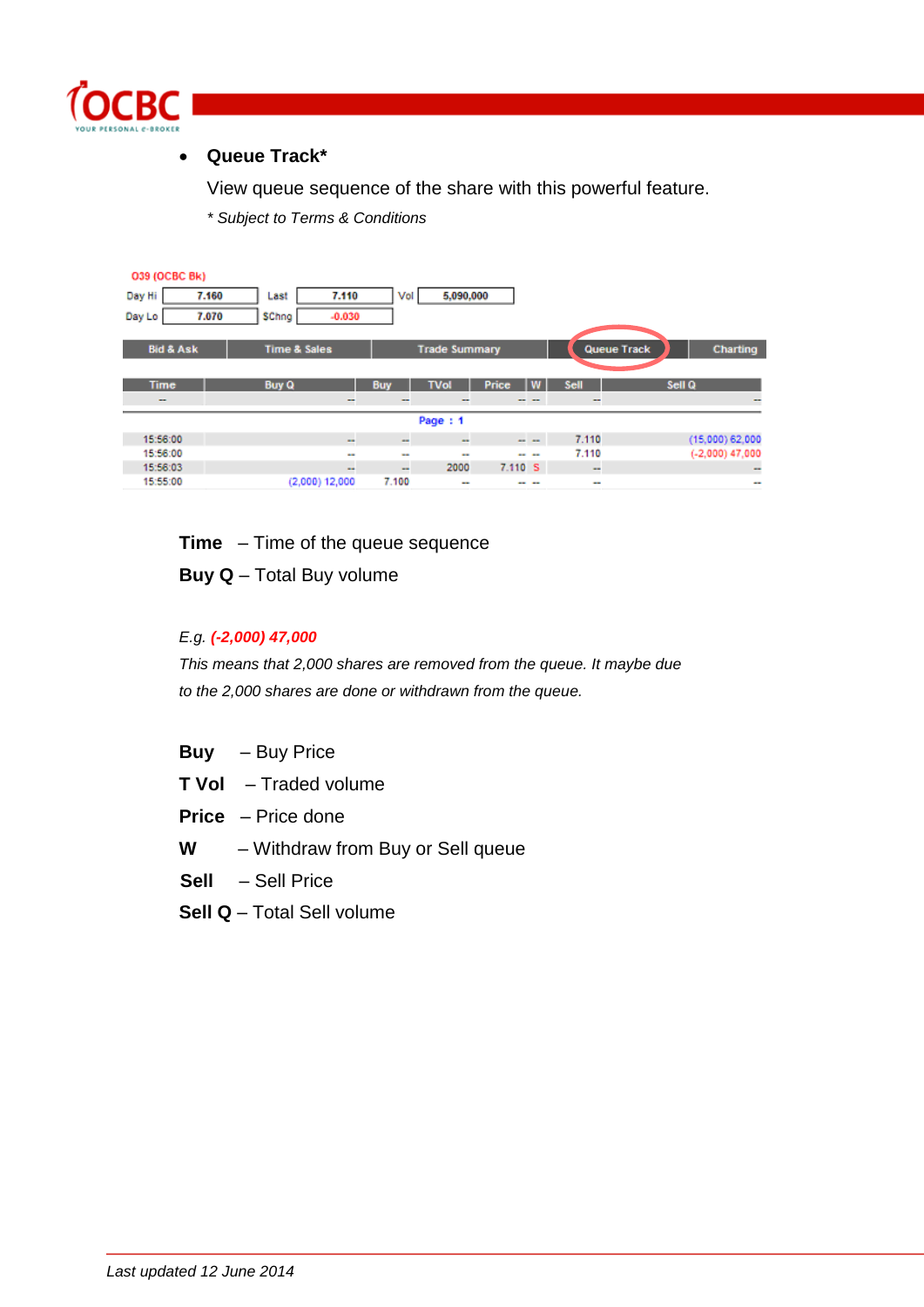

## **Charting**

View and plot intra-day & historical share price movements.

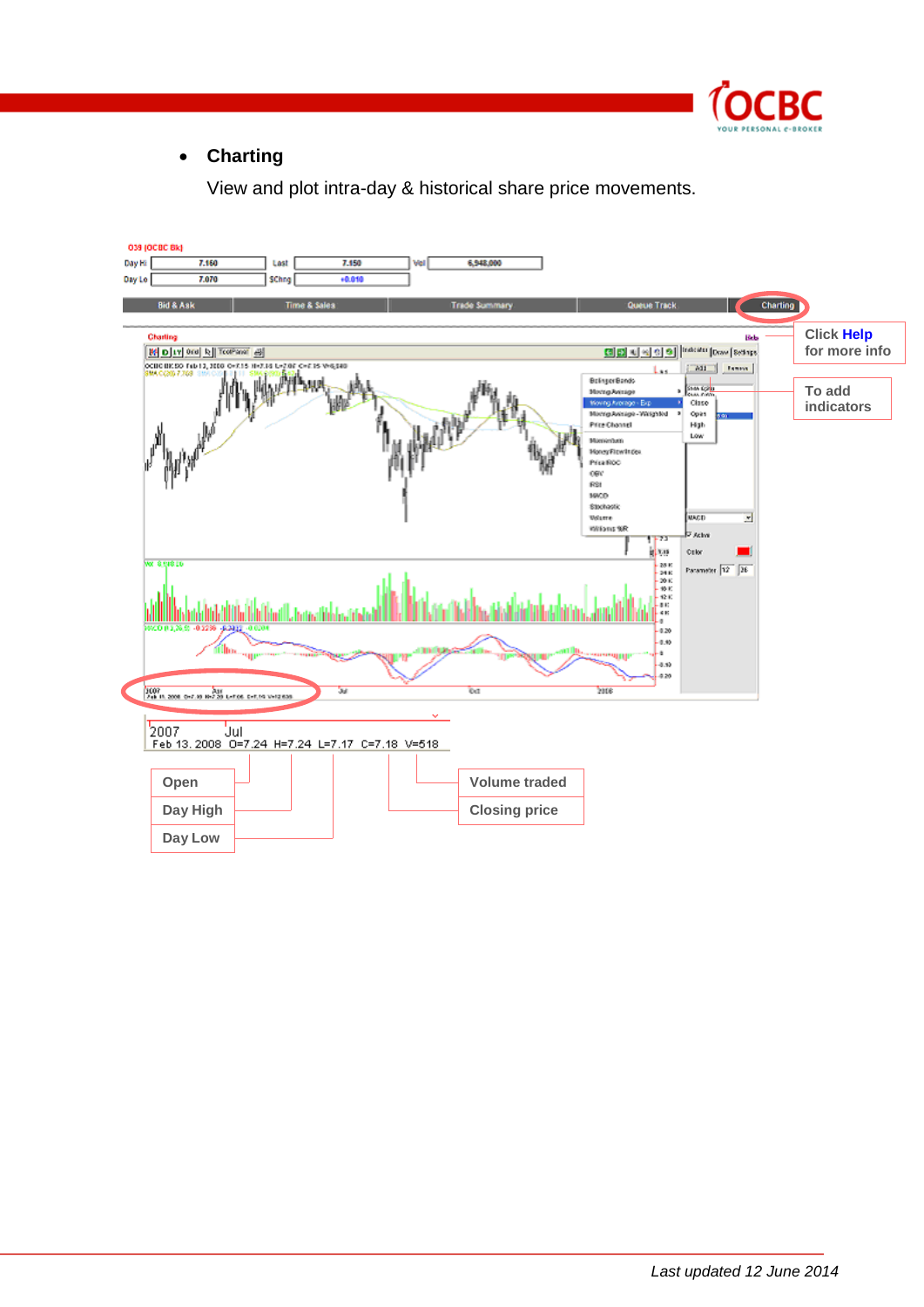

#### **How to read filled and hollow candle:**

- 1. **Filled Bar** Closing price of current bar is lower than Opening price of the current bar. (Close < Open)
- 2. **Hollow Bar** Closing price of current bar is higher than Opening price of the current bar. (Close > Open)

#### **How to read color on candle:**

- 1. **White Candle** Closing price for current bar is higher than previous bar closing price. (Current Close > Previous Close)
- 2. **Black Candle** Closing price for current bar is lower than previous bar closing price. (Current Close < Previous Close)



## **Changing Chart Type**

1. Click on **Chart Type** Icon on the toolbar to change the chart type.

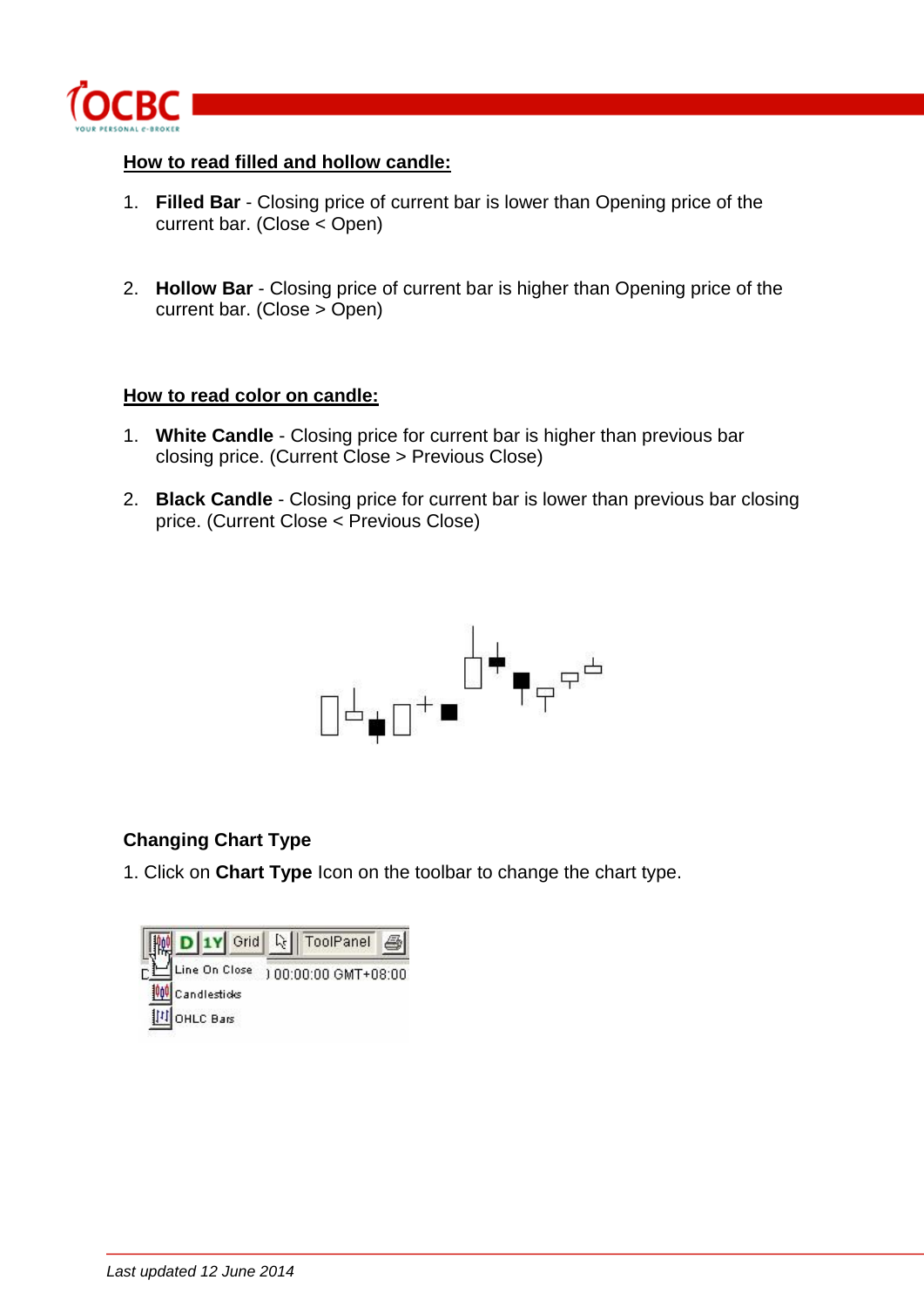

## **Changing Chart Period (Compression)**

1. Click on **Period Icon** on the toolbar to change chart time frame.



## **Changing Historical Data Period**

1. Click on **Days Back** icon on the toolbar to change chart historical data period.



Note: 1. **Tick** chart allows you to see data range of up to 3 days.

- 2. **5 Minutes** chart allows you to see data range of up to 30 days.
- 3. **30 Minutes** chart allows you to see data range of up to 180 days.
- 4. **Daily** chart allows you to see data range of up to 15 Years.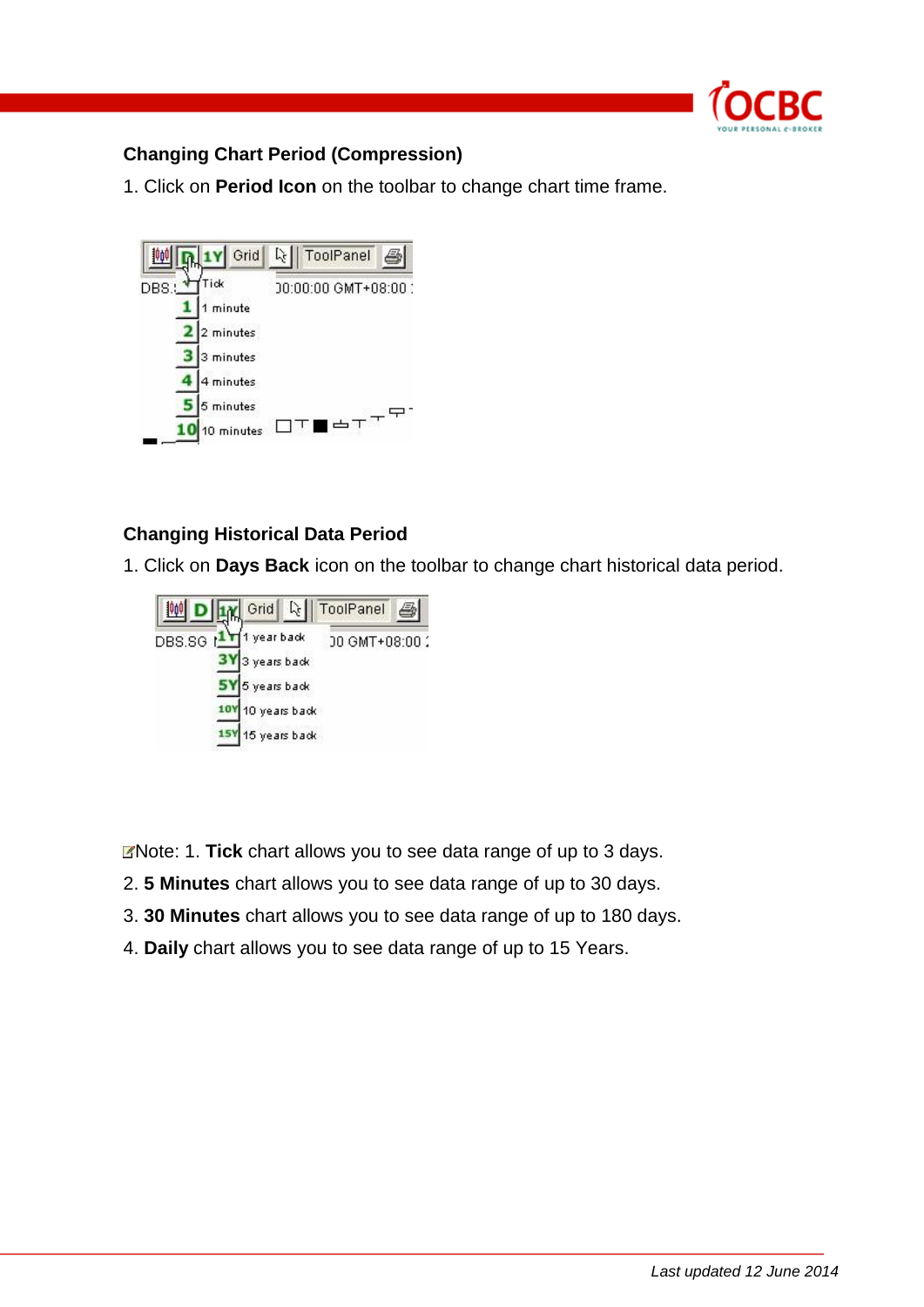

## **Adding Grid Lines**

1. Click on **Grid** lines on the toolbar to add grids to chart.



# **Changing Cursor Type**

1. Click on the **Cursor Type** on the toolbar to select desired cursor type.



# **Showing / Hiding the Tool Panel**

1. Click on **ToolPanel** button on the toolbar to show/hide the **Tool Panel**.

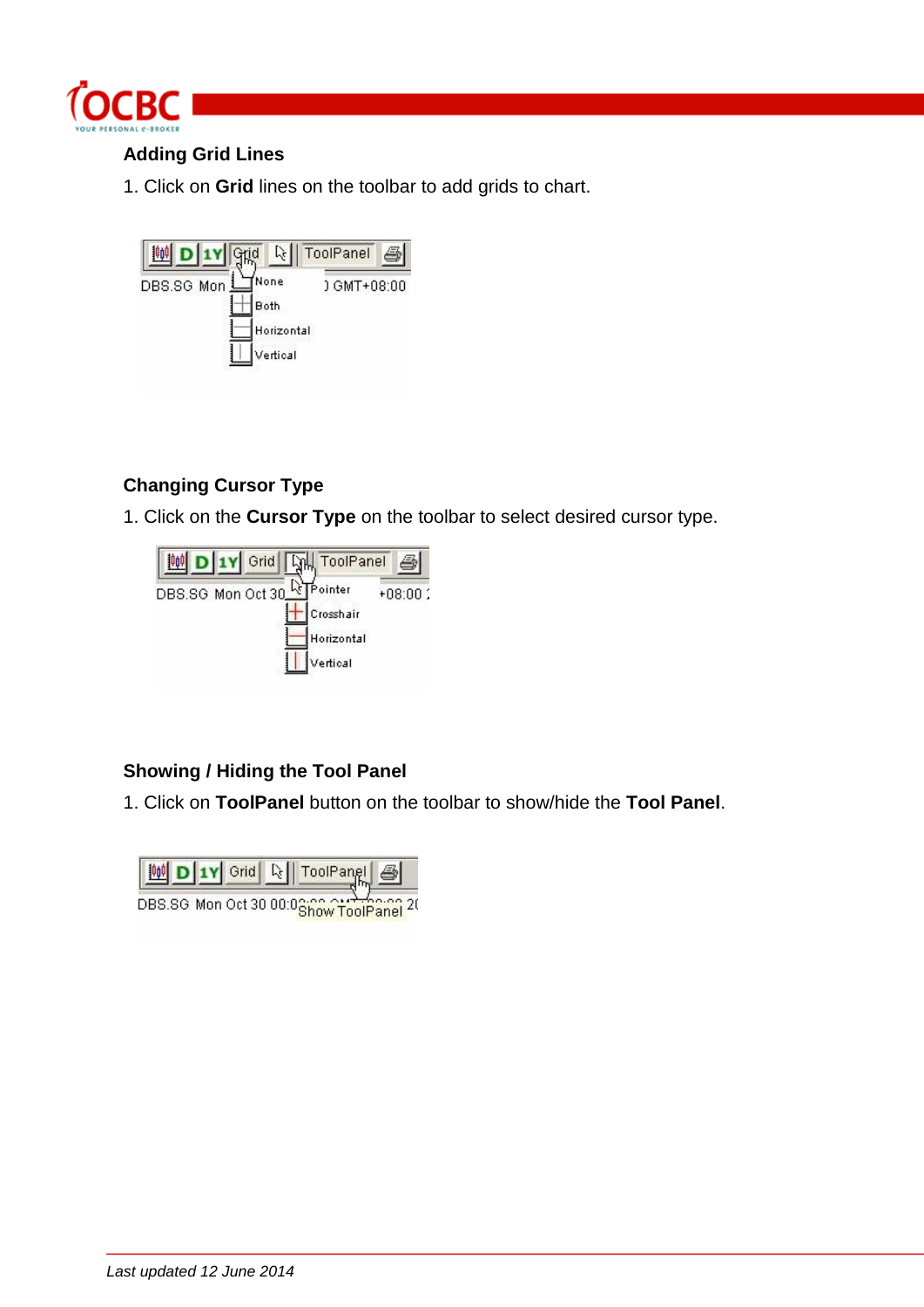

# **Changing Colors and Fonts**

1. On **Tool Panel**, click on **Settings** tab. Click on the color palettes to change the colors.

| Indicator Draw Settings    |                   |      |  |  |  |  |
|----------------------------|-------------------|------|--|--|--|--|
|                            | Candlesticks/Bars |      |  |  |  |  |
| Up                         |                   | Down |  |  |  |  |
| Grid                       |                   |      |  |  |  |  |
| Background                 |                   |      |  |  |  |  |
| Font Color                 |                   |      |  |  |  |  |
| <b>Trendline Extension</b> |                   |      |  |  |  |  |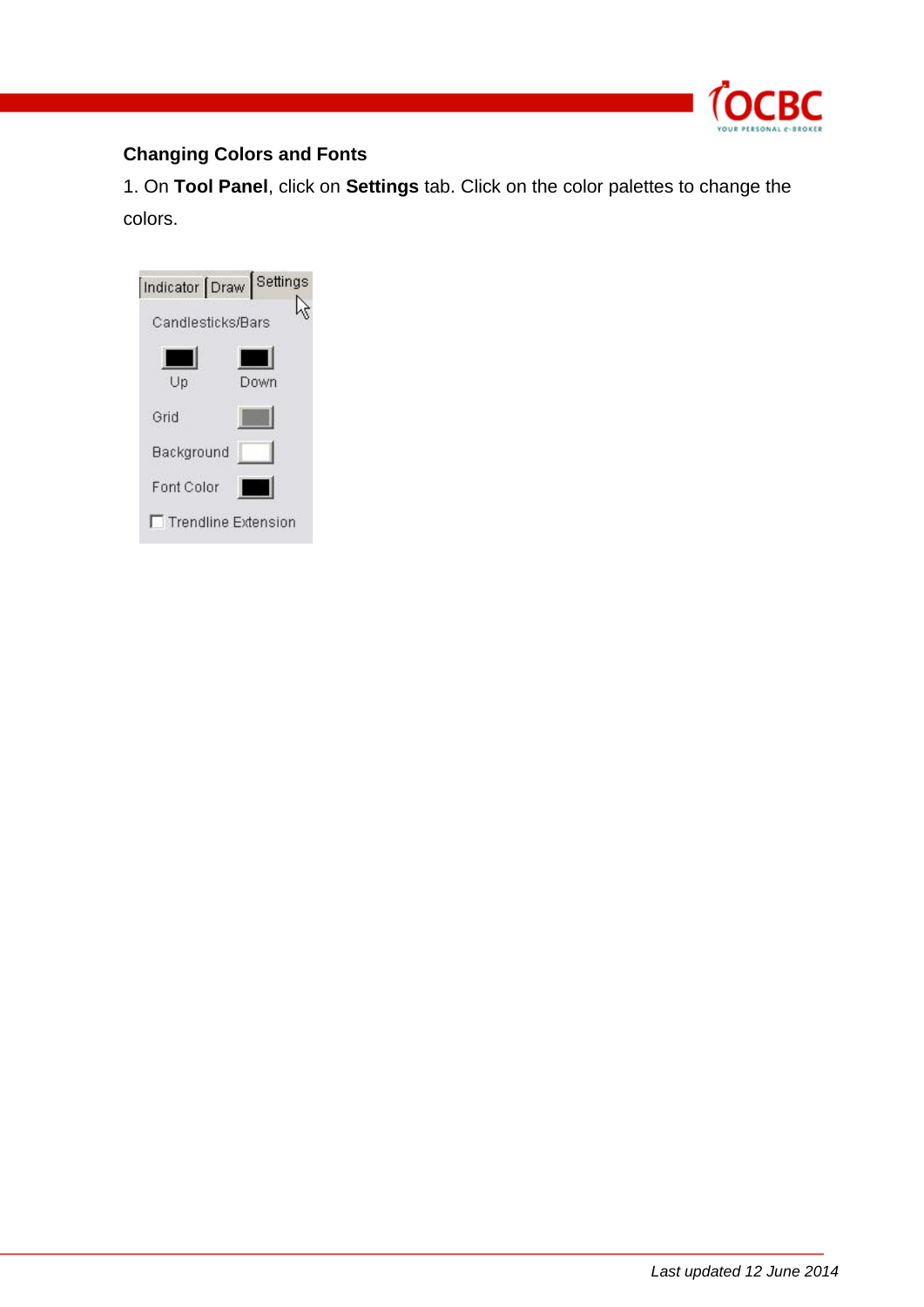

#### **1. Bollinger Bands**

- An indicator which uses the technique of using moving averages with two trading bands to compare volatility and relative price levels over a period of time.
- · It consists of a centerline (Mid Band) and two price channels called Top Band and Low Band.
- · The centerline is an exponential moving average, and the two price channels are the standard deviations of the stocks.
- · Band expands when market becomes volatile, and contracts when there's a tight trading pattern.
- · The more overbought the market is, the closer the prices will move to the upper band; The more oversold the market is, the closer the prices will move to the lower band.

#### **2. Moving Average**

- · It shows the average value of a stock price over a period of time. When calculating a moving average, a mathematical analysis of the stock's average value over a predetermined time period is made. As the stocks price changes, its average price moves up or down.
- · Simple moving averages apply equal weight to the prices.

#### **3. Exponential Moving Average**

· Exponential and weighted averages are types of moving average that is similar to a simple moving average, except that more weight is given to the latest data.

## **4. Weighted Moving Average**

- The weighted moving average is calculated by averaging together the previous values over the given period, including the current value.
- · These values are weighted linearly, with the oldest value receiving a weight of 1, the next value receiving a weight of 2, and so on up to the current value, which receives a weight equal to the period.

## **5. Price Channel**

- · A price channel is a continuation pattern that slopes up or down and is bound by an upper and lower trend line.
- · The upper trend line marks resistance and the lower trend line marks support.
- · Price channels with negative slopes (down) are considered bearish and those with positive slopes (up) bullish.
- · For explanatory purposes, a "bullish price channel" will refer to a channel with positive slope and a "bearish price channel" to a channel with negative slope.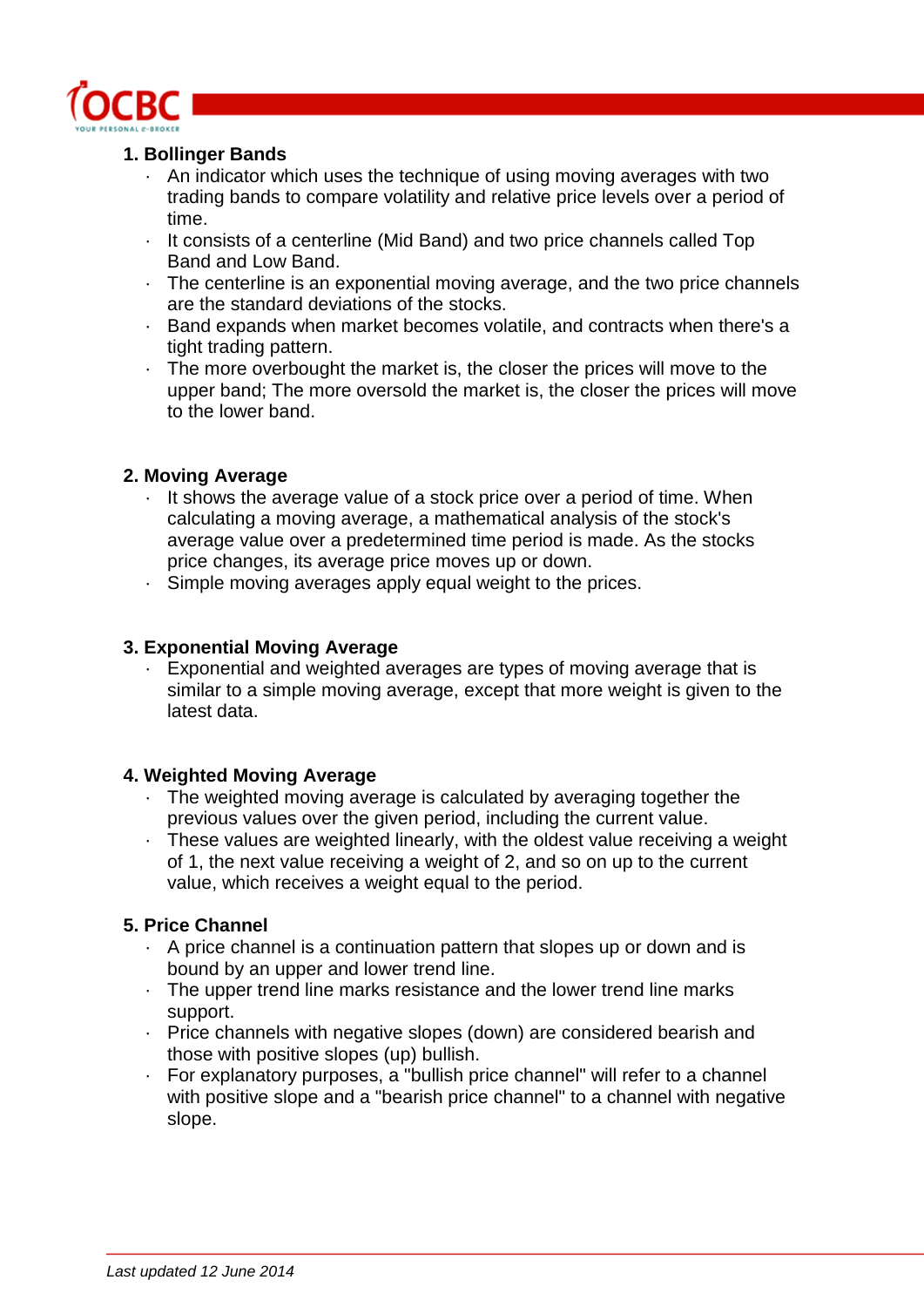

#### **6. Momentum ((Rate-Of-Change/ROC)**

- · A relatively straightforward indicator that measures the rate of the rise or fall in stock prices.
- · It measures amount that a stock price has changed over a given time span.
- · The conventional interpretation is to use momentum as a trend-following indicator, which means that when the indicator peaks and begins to descend, it can be considered a sell signal. The opposite conditions can be interpreted when the indicator bottoms out and begins to rise.
- If momentum reaches very high or low values relative to its range historically, a continuation of the current trend is likely, and a change might not be considered until the actual price begins to dip down or rise, respectively.

#### **7. Money Flow Index**

- · A momentum indicator that measures the strength of money in and out of a security. I.e. It calculates an indexed value based on price and volume for the number of bars specified in the input Length.
- · A divergence between the MFI and price trend can be interpreted as a possible trend reversal.
- · It is similar to the Relative Strength Index (RSI). The difference is that the MFI also accounts for volume, whereas the RSI only incorporates prices.

#### **8. Price ROC (Price Rate-Of-Change)**

- It measures the percentage change between the most recent price and the price "n" periods in the past.
- As prices increase, the ROC rises; As prices fall, the ROC falls.
- The greater the change in prices, the greater the change in the ROC.
- The difference can be displayed in either points or as a percentage.

#### **9. O.B.V (On Balance Volume)**

- · An indicator to measure positive and negative volume flow.
- · The idea behind the OBV indicator is that changes in the OBV will precede price changes.
- · A rising volume can indicate the presence of smart money flowing into a security.
- · Like other indicators, the OBV indicator will take a direction.
- · A rising (bullish) OBV line indicates that the volume is heavier on up days. If the price is likewise rising, then the OBV can serve as a confirmation of the price uptrend. In such a case, the rising price is the result of an increased demand for the security, which is a requirement of a healthy uptrend.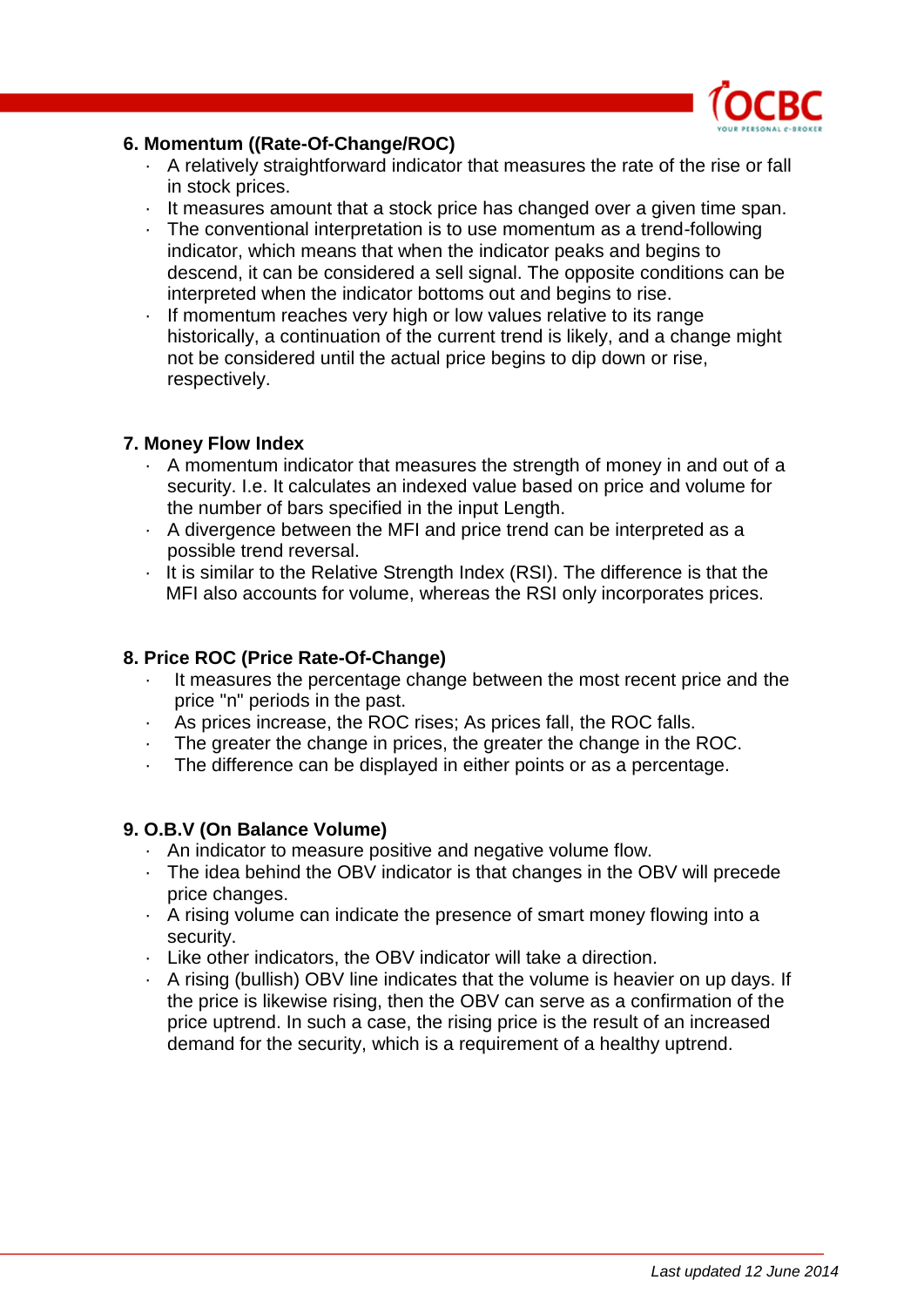

## **10. R.S.I**

- · A technical momentum indicator that compares the magnitude of recent gains to recent losses in an attempt to determine overbought and oversold conditions of an asset.
- · It compares the price of a security relative to itself.
- · The RSI is based upon the difference between the average of the closing price on up days vs. the average closing price on the down days over a given period, and is plotted on a vertical scale of 0 to 100.

## **11. MACD**

- · MACD (Moving Average Convergence/Divergence) is a momentum indicator that shows the relationship between two moving averages of prices, I.e. It tells you what the prices are doing (i.e. rising or falling) so that you can invest accordingly.
- · MACD is constructed from the division of one MA by another.
- · It consists of the components MACD, ExpMovAvg and MACD Diff.
- · The MACD is the difference between a 26-day and 12-day exponential moving average.
- · Is most effective in wide-swinging trading markets.
- · There are 3 ways to use to use MACD, namely crossovers, overbought/oversold conditions, and divergences.
- · Crossovers: To sell when the MACD falls below its signal line, and to buy when the MACD rises above the signal line.
- · Overbought/oversold conditions: Is useful as an overbought/oversold indicator. When the MACD rises dramatically, I.e. when the shorter moving average pulls away from the longer-term moving average, it is a signal that the stock is overbought and will soon return to normal levels.
- Divergences signal the end of the current trend.

#### **12. Stochastic**

- · A technical momentum indicator that compares a stocks closing price to its price range over a given time period.
- · The oscillator's sensitivity to market movements can be reduced by adjusting the time period or by taking a moving average of the result.

## **13. Volume**

- · Volume is simply the number of shares (or contracts) traded during a specified time frame (e.g., hour, day, week, month, etc).
- · The analysis of volume is a basic yet very important element of technical analysis.
- · Volume provides clues as to the intensity of a given price move. I.e.If a buyer of a stock purchases 100 shares from a seller, then the volume for that period increases by 100 shares based on that transaction.